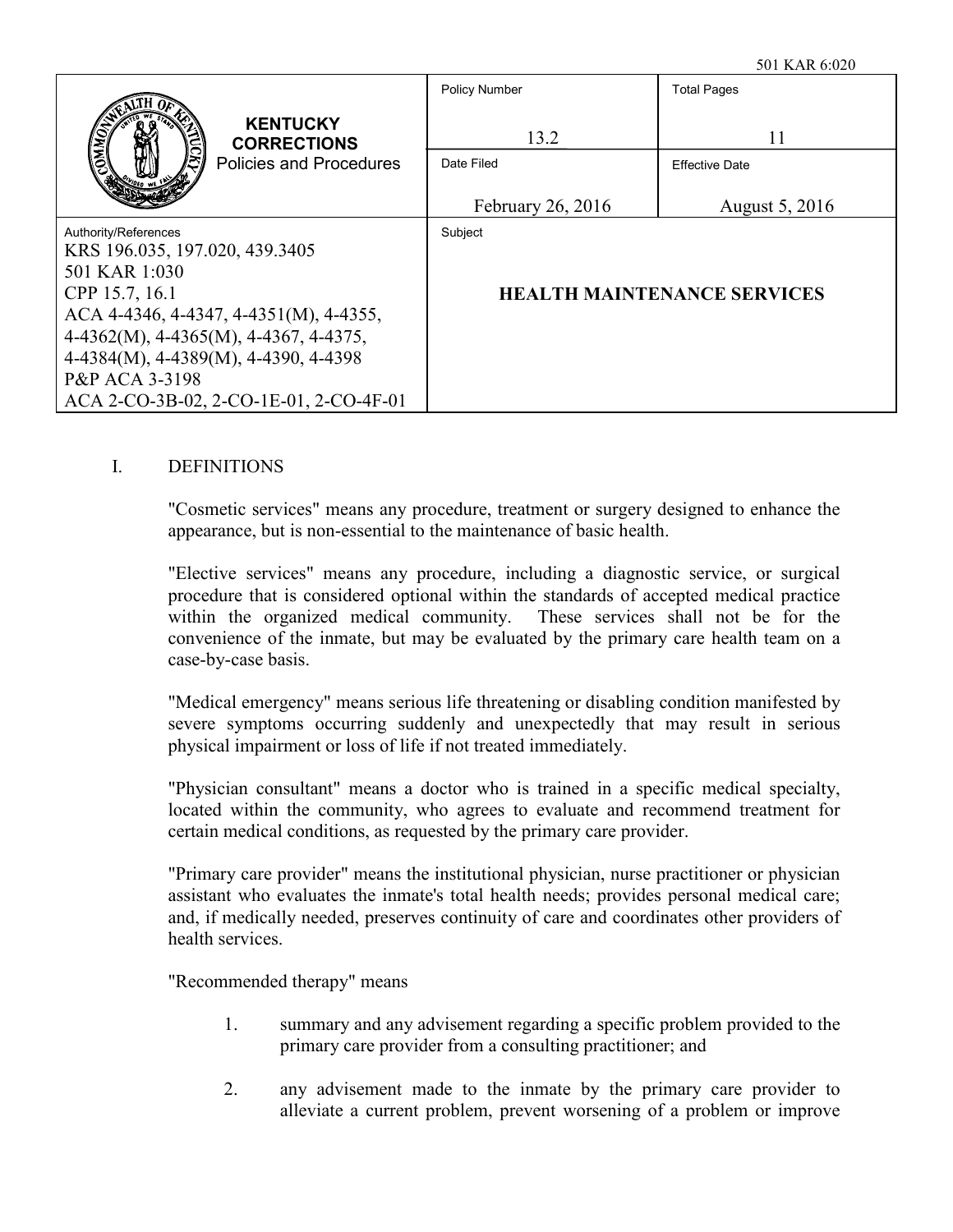| Policy Number   | <b>Effective Date</b> | Page |
|-----------------|-----------------------|------|
| ר רו<br>1 J . 4 | August 5, 2016        | -    |

general health. The recommendation may be largely behavioral and within the inmate's ability to carry out.

#### II. POLICY and PROCEDURE

A. An inmate shall be provided access to health care services.

In providing needed services, the emphasis within the institution shall be preventive in nature. The following preventive hierarchy shall be established by Corrections to meet the inmate's needs and provide a guide for services.

- 1. Prevention of death
- 2. Prevention of disease
- 3. Prevention of permanent disability
- B. Basic Program Requirements
	- 1. Credentials
		- a. A physician, dentist, nurse practitioner, pharmacist, nurse or other allied health professional shall comply with applicable state and federal licensure, certification, or registration requirements.
		- b. Verification of the current license, certification, or registration shall remain in the individual's institutional personnel file, if the individual is an employee of the Department of Corrections.
		- c. If an employee of the Department of Corrections, the individual shall also meet the specifications established by the Kentucky Department of Personnel.
		- d. Unlicensed or uncertified health care staff employed within the institution shall meet the Department of Personnel specifications and work under the direction of the professional staff person in the designated area.
	- 2. Staffing
		- a. In order to maintain a sound program of care, adequate personnel shall be available within the institution for health assessments, the triaging of complaints and problems and follow-up services.
		- b. The institutional health administrator shall prepare and approve a written job description for each employee category.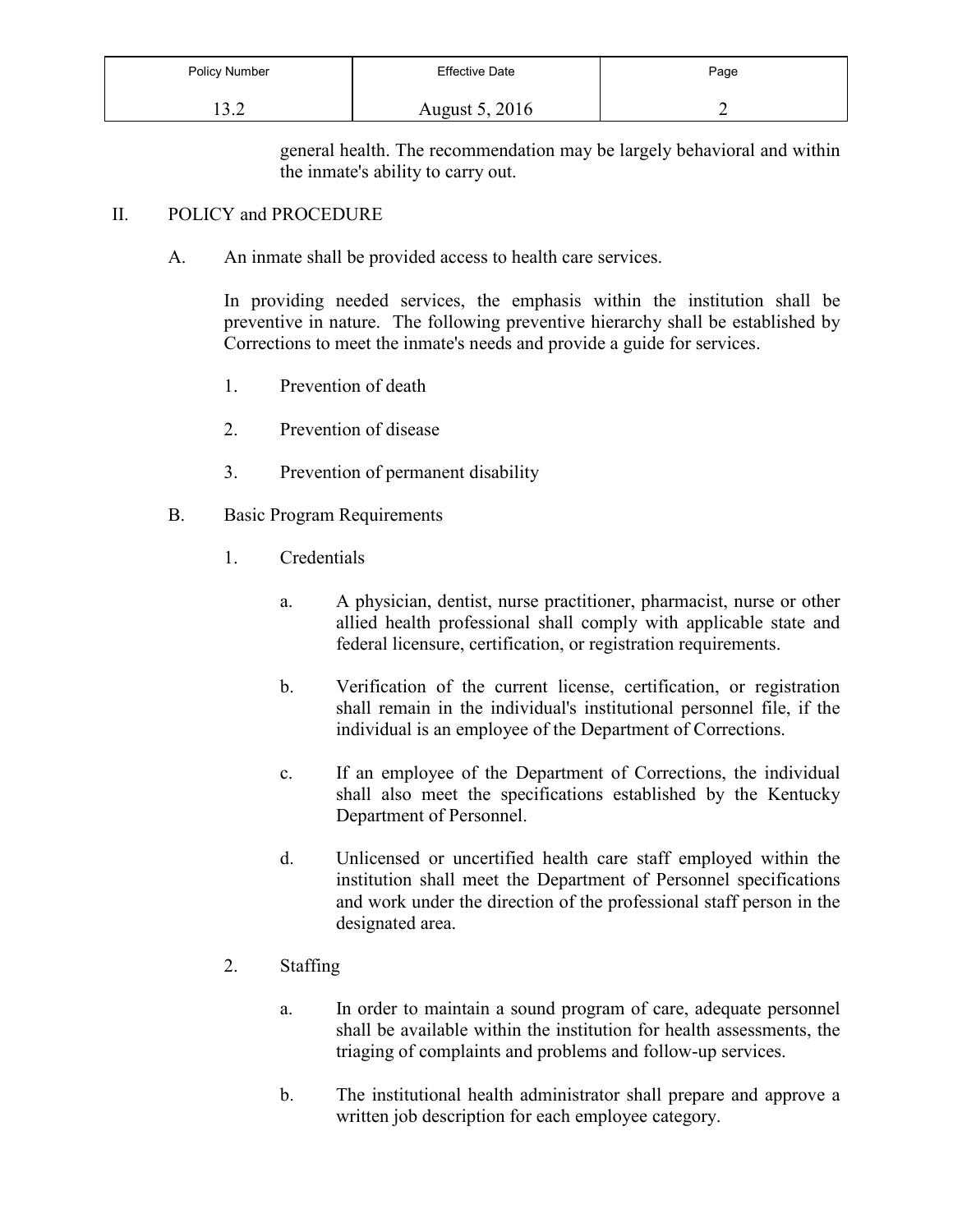| Policy Number              | <b>Effective Date</b> | Page |
|----------------------------|-----------------------|------|
| $\gamma$ $\gamma$<br>1 J.L | <b>August 5, 2016</b> |      |

- c. Staffing patterns shall reflect current trends in patient care in correctional facilities.
- 3. Community Care
	- a. Each institution shall arrange twenty-four (24) hour services with a fully licensed community hospital.
	- b. Emergency services, major surgery and specialties shall be available to the inmate, as deemed appropriate, by the primary care provider.
- C. Medical Services
	- 1. Evaluation
		- a. An initial evaluation of the inmate's health shall occur immediately after admission to Corrections.
		- b. The receiving screening form shall be completed by a staff person prior to the inmate's placement in the assessment and classification unit or, if applicable, on death row.
		- c. This screening shall aid in identifying an inmate with a health problem that requires immediate medical intervention.
		- d. The health history shall be completed within forty-eight (48) hours after admission to the institution.
		- e. The history may be completed by a member of the medical department or by the inmate under the direction of a health care staff member. A physical examination including T.B. skin testing and venereal disease testing shall be completed within ten (10) working days of admission to Corrections.
		- f. The examining providers shall sign the physical examination report and health history to acknowledge the examination and review.
	- 2. Medical Care

Based on the examining primary care provider's findings, the inmate's medical status shall be considered in developing the total incarceration plan. The following classification review shall be conducted for an inmate in each health category.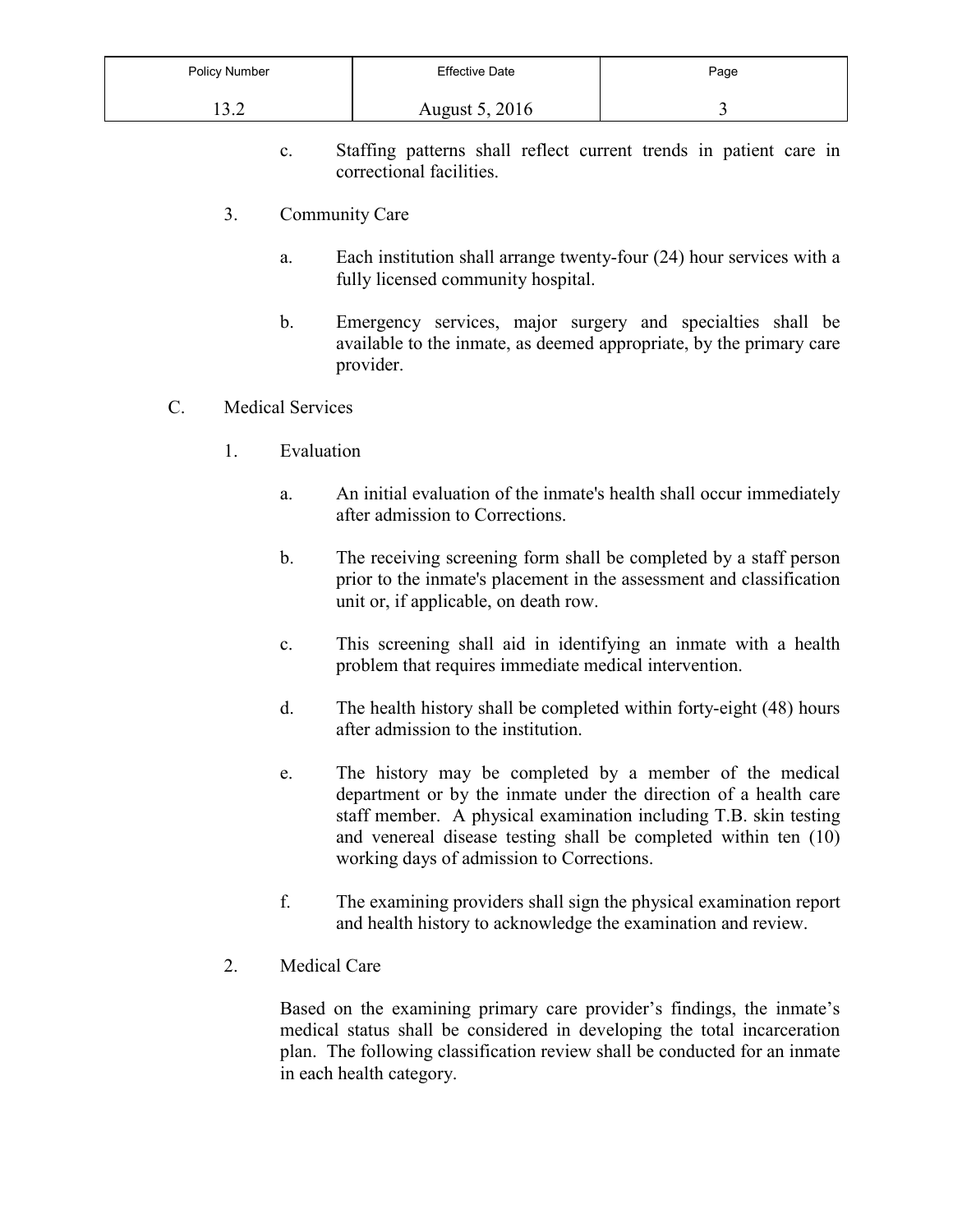| Policy Number          | Effective Date | Page |
|------------------------|----------------|------|
| $\Omega$<br>. <u>.</u> | August 5, 2016 |      |

- a. Any indication of a life threatening or potentially disabling condition: emergency action.
- b. If a health problem is present on admission that, if left untreated, may cause deterioration of the inmate's general health or result in permanent disability:
	- 1) The classification of work or activity shall be dictated by the primary care provider.
	- 2) The care or services needed to maintain, at a minimum, the present level of health shall be provided within the institution.
- c. If a health problem is present on admission that limits work and recreational activity but does not threaten the general health or welfare:
	- 1) Follow the regular classification procedure. Any work assignment may vary from light duty to medical release from work depending on the nature and extent of the problem.
	- 2) A work or activity assignment shall not be given that may aggravate the existing problem.
- d. In good health: activity shall not be restricted.
- 3. Access
	- a. Routine Services:
		- 1) Each institution shall establish a mechanism for addressing the routine health needs of the inmate population.
		- 2) This shall be facilitated through standardizing the time and location of sick call.
		- 3) Upon arrival at an institution, the inmate shall be informed about how to access health services and the grievance system. This information shall be communicated orally and in writing, and shall be conveyed in a manner that may be easily understood by each inmate.
		- 4) The inmate shall be informed of the procedure for obtaining care during weekends, nights or holidays.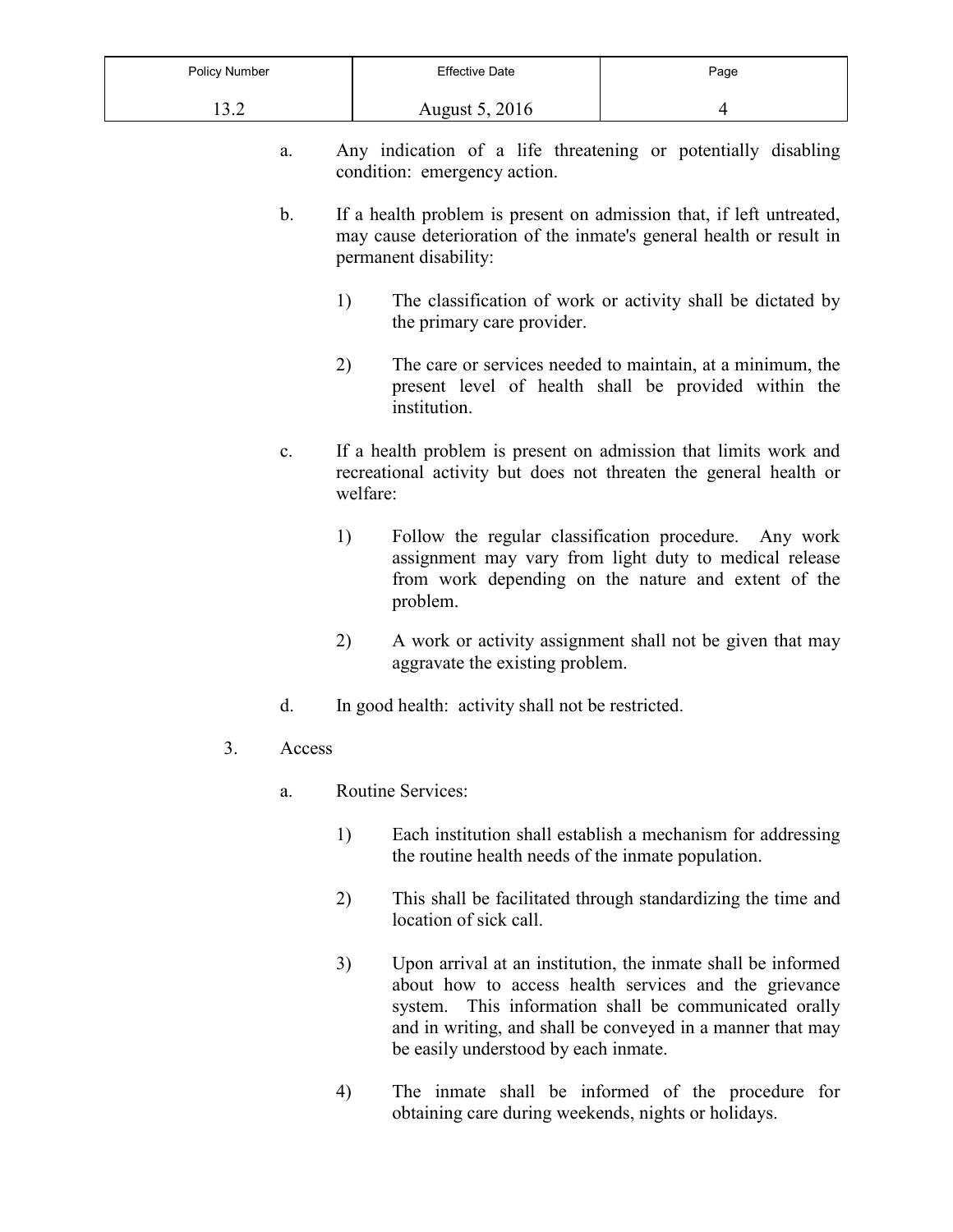| Policy Number     | <b>Effective Date</b> | Page                  |
|-------------------|-----------------------|-----------------------|
| $\gamma$ $\gamma$ | August 5, 2016        | $\tilde{\phantom{a}}$ |

- 5) Custody staff shall not have the authority to deny access to these services within the institution.
- 6) An inmate shall be charged \$3.00 for each non-emergency visit to sick call unless the inmate is indigent as defined in CPP 15.7. An inmate shall not be charged for chronic care clinics, intake screenings and appraisals, transfer screenings, or appointments initiated by medical staff.
- 7) An inmate shall not address more than two clinical concerns on a single sick-call slip. If two clinical issues are listed on a single sick-call slip, then the provider shall not decide to schedule two different clinic appointments unless absolutely necessary.

#### b. Special Services:

- 1) Any visit to a specialist shall be scheduled on a referral from the primary care provider.
- 2) Each institution shall maintain a current list of community consultants used that represent various specialties. This listing with addresses and telephone numbers shall be maintained in the medical area and updated as needed.

### c. Community Practitioners

- 1) Two (2) types of primary care provider referrals to community practitioners may be considered:
	- a) A referral may be made for diagnostic evaluation and recommendation for treatment.
	- b) Referrals to specialists or sub-specialists for treatment of specific medical conditions.
- 2) Primary care providers shall review an inmate's consult and findings prior to making a follow-up appointment. A second opinion, if appropriate, shall be obtained from an objective source within the same medical specialty.
- 3) An inmate desiring a second opinion of his medical needs may make arrangements with a licensed physician of the inmate's choice.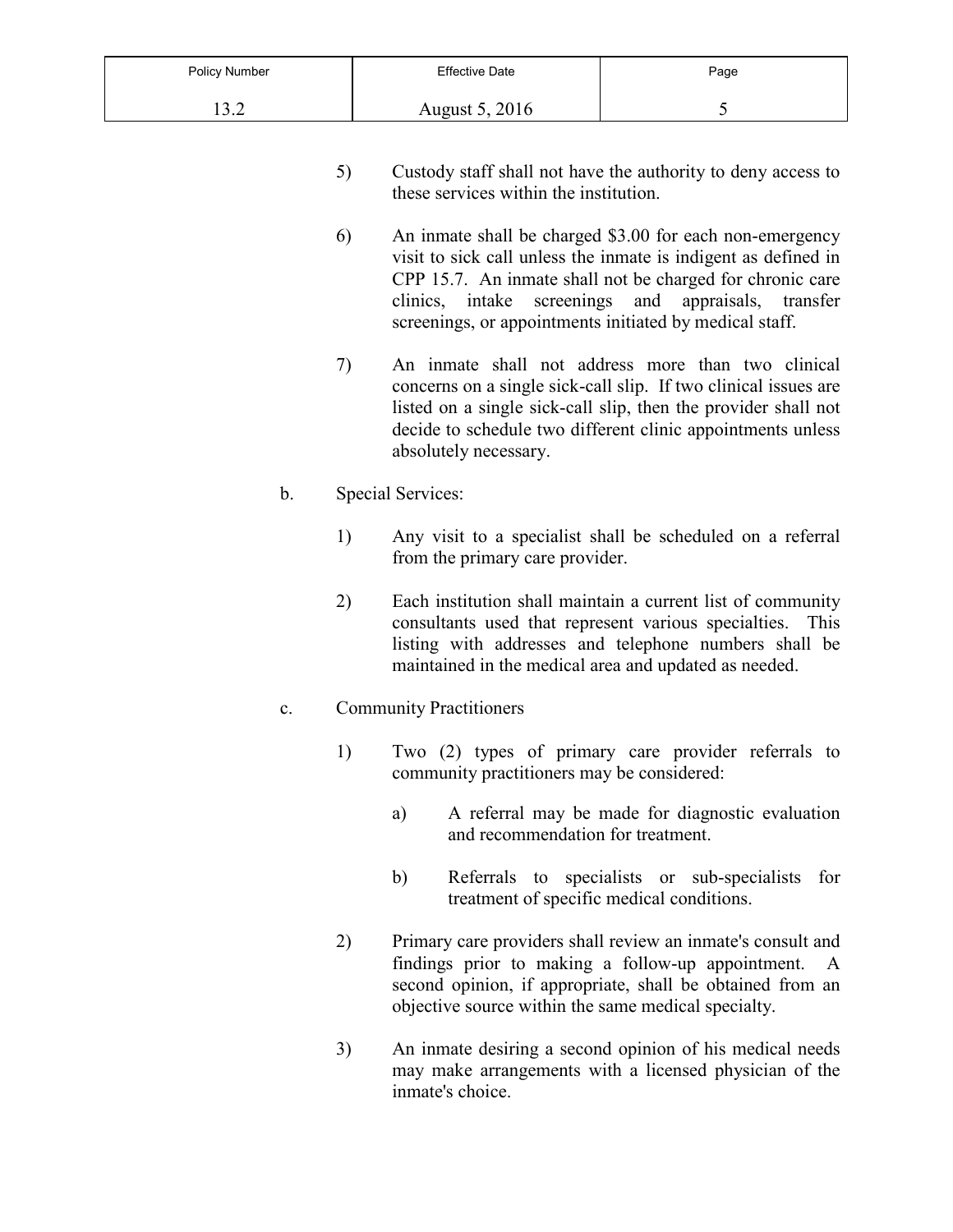| Policy Number | <b>Effective Date</b>                                       |                                                     | Page                                                                                                                                                             |
|---------------|-------------------------------------------------------------|-----------------------------------------------------|------------------------------------------------------------------------------------------------------------------------------------------------------------------|
| 13.2          |                                                             | August 5, 2016                                      | 6                                                                                                                                                                |
|               | a)                                                          | after<br>institution<br>responsibility for contact. | The examination shall be conducted within the<br>the<br>has<br>inmate<br>assumed                                                                                 |
|               | b)                                                          | expenses with the outside physician.                | The inmate shall establish a reasonable appointment<br>time, and make provision for full payment of                                                              |
|               | $\mathbf{c})$<br>specific institution's visiting procedure. |                                                     | The physician, a special visitor, shall be received<br>under CPP 16.1 Inmate Visits and bound by the                                                             |
|               | d)                                                          | All<br>recommendation.                              | recommendations made by the visiting<br>physician shall be reviewed by the primary care<br>provider before making a decision to implement the                    |
|               | e)                                                          | medical judgment.                                   | Since the inmate may not be the responsibility of<br>the visiting physician, the inmate shall be followed<br>by the primary care provider in accordance with his |

D. Prosthesis

A prosthesis, or artificial device to replace a missing body part or compensate for defective bodily functions, may be provided if deemed essential for overall health maintenance by the primary care provider.

- 1. The prosthesis shall meet the minimum requirement for function.
- 2. A prosthetic device of a cosmetic nature only shall not be provided unless approved by the Medical Director or designee.
- 3. Once the prosthesis is issued, it becomes the property of the inmate. Breakage or malfunction, excluding proven defective product, occurring during what is considered the normal service life of the appliance shall be at the inmate's expense. Replacement of a lost prosthesis shall be at the inmate's expense. The Department of Corrections, in consultation with the medical director, may approve replacement of prosthesis because of normal wear and tear. Replacement of a medically related prosthesis shall be in accordance with this policy.
- 4. An inmate shall be charged a \$10.00 co-pay for each prosthetic device issued including replacements, unless the inmate is indigent as defined in CPP 15.7.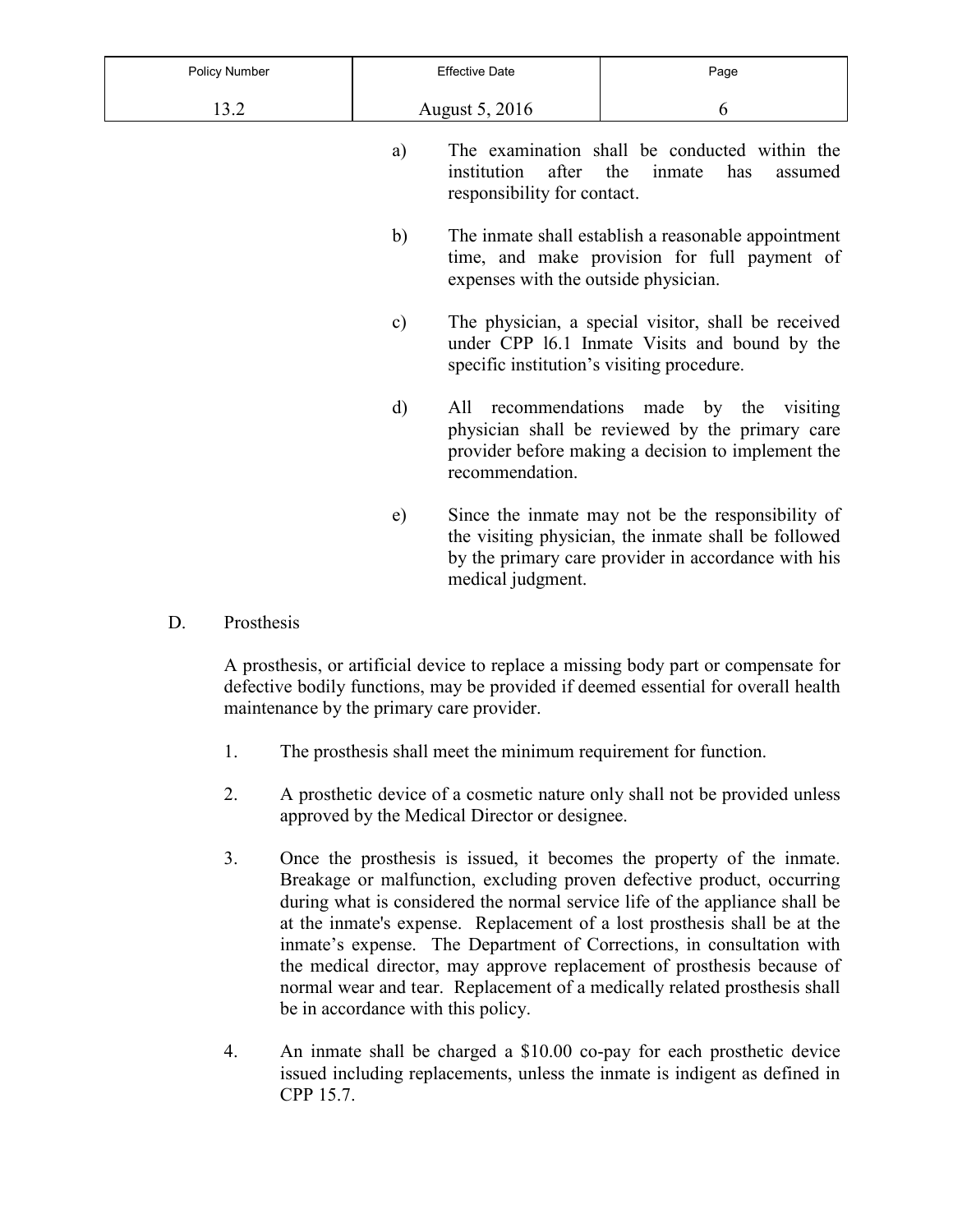| Policy Number              | Effective Date | Page |
|----------------------------|----------------|------|
| $\gamma$ $\gamma$<br>— J.∠ | August 5, 2016 | -    |

- E. Hearing Aids
	- 1. A hearing aid shall be provided to an inmate if a hearing aid is determined to be medically necessary by a healthcare provider or audiologist. The expense of a medically necessary hearing aid shall be paid by the Department of Corrections . An inmate shall be charged a \$10.00 co-pay for each hearing aid issued, including replacements. If the inmate is indigent as defined in CPP 15.7, the fee shall be waived.
	- 2. The department shall maintain all medically necessary hearing aids in good working condition while the inmate is in DOC custody. A battery for a medically necessary hearing aid shall be provided at no cost to the inmate.
- F. Eye Glasses
	- 1. An inmate shall be charged a \$5.00 co-pay per pair of state-issued eyeglasses, unless indigent as defined in CPP 15.7.
	- 2. Eyeglasses issued by the state shall have state-issued plastic frames with state-issued lenses. Metal or wire reinforced frames or ear pieces shall not be permitted.
	- 3. The department shall pay for the repair or replacement of eyeglasses damaged from normal wear or defects in materials or workmanship. Normal wear for a pair of glasses shall be expected to be a minimum of one (1) year. The department shall not pay to repair or replace eyeglasses that are lost or damaged by careless handling or willful negligence, unless recommended by the optometrist or ophthalmologist due to absolute clinical need. Repair or replacement of damaged or lost state-issued eyeglasses occurring within one (1) year of issuance shall be borne at the inmate's expense. The co-pay as stated in subsection 1 of this section shall apply to the repair or replacement of eyeglasses.
	- 4. The Department shall provide new eyeglasses if the prescription changes greater than ½ diopter sphere or cylinder or the addition of increased power are indicated. In these cases, the inmate's co-pay shall apply.
	- 5. Reading glasses shall be available for inmate use if indicated at no additional cost to the inmate other than the cost of the co-pay. An inmate with appropriate prescriptions may be offered over-the-counter reading glasses in lieu of prescription bifocals.
- G. Contact Lenses
	- 1. The department shall not furnish contact lenses and or maintenance supplies to an inmate except if indicated for specific diseases or conditions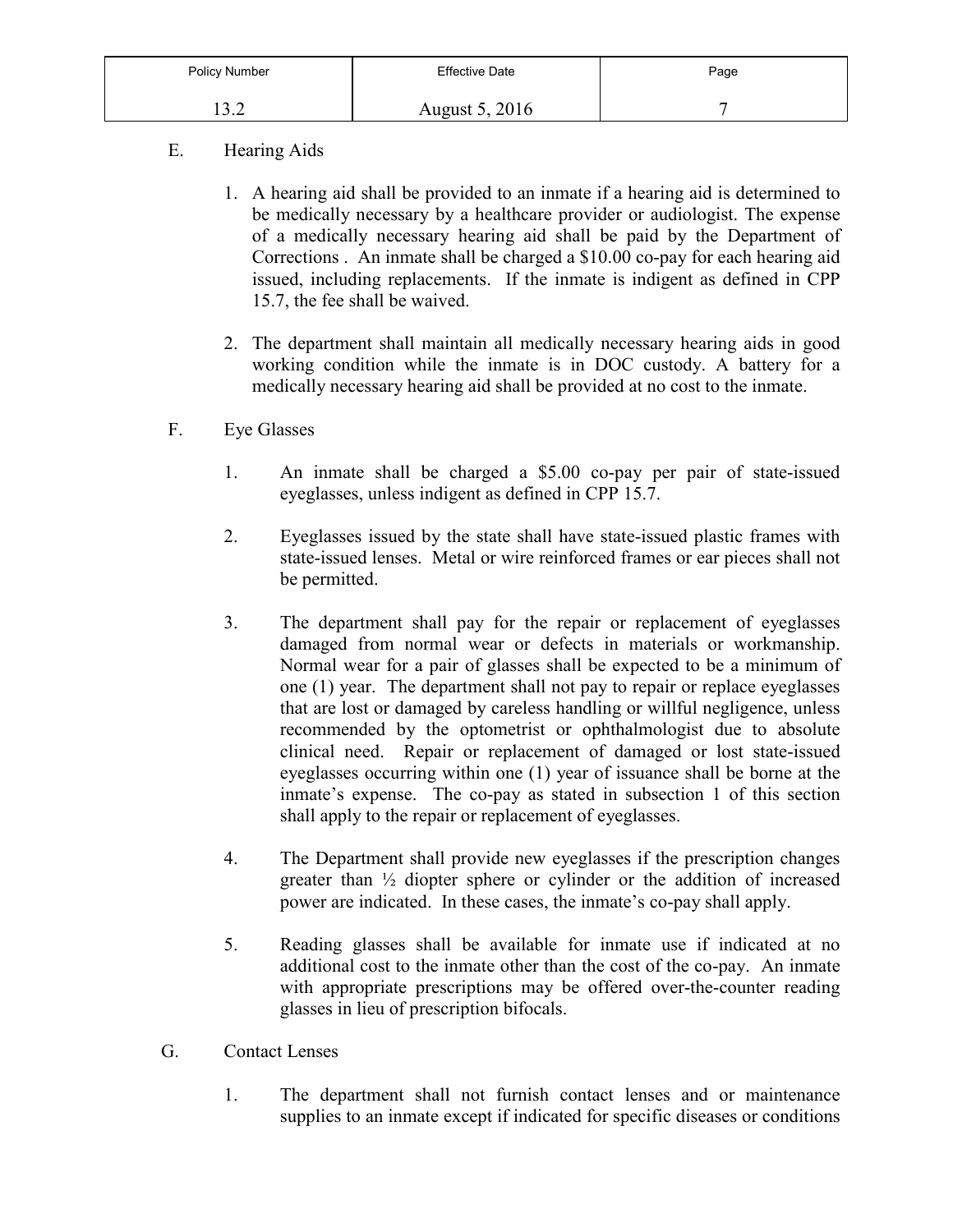| Policy Number            | <b>Effective Date</b> | Page |
|--------------------------|-----------------------|------|
| $\sim$ $\sim$<br>1 J . A | <b>August 5, 2016</b> |      |

as diagnosed by a licensed optometrist or ophthalmologist. In this case, the department shall issue lens solution to maintain the contact lenses.

- 2. An inmate who enters Corrections without other eyewear shall be allowed to keep contact lenses until state-issued glasses are provided. In this case, the department shall issue lens solution to maintain the contact lenses until the eyeglasses are available.
- 3. An inmate who currently has contact lenses shall not be allowed to replace them, except as provided in subsection 1 above. Regular issue prescription glasses may be acquired in accordance with subsection F of this policy.
- H. Emergency Medical Services
	- 1. Staff trained in first aid procedures shall be available on each shift.
	- 2. Each institution shall have a standardized written emergency plan for providing emergency care at any location in the institution.
	- 3. The plan shall be approved by the Warden and reviewed annually.
	- 4. Each institution shall include in its plan the following.
		- a. The location of first aid kits.
		- b. The placement of medical emergency information with appropriate phone numbers.
		- c. A written agreement for providing treatment on a twenty-four (24) hour basis by the primary community facility.
		- d. A listing of community emergency transportation systems, including telephone numbers.
		- e. The method and route of transporting a patient to the hospital.
		- f. Directions to the receiving facility with approximate time and mileage.
		- g. The medical emergency plan shall reflect the method of emergency coverage on weekends, holidays or second and third shifts and in the situation of more than one (1) casualty.
- I. Physical Examinations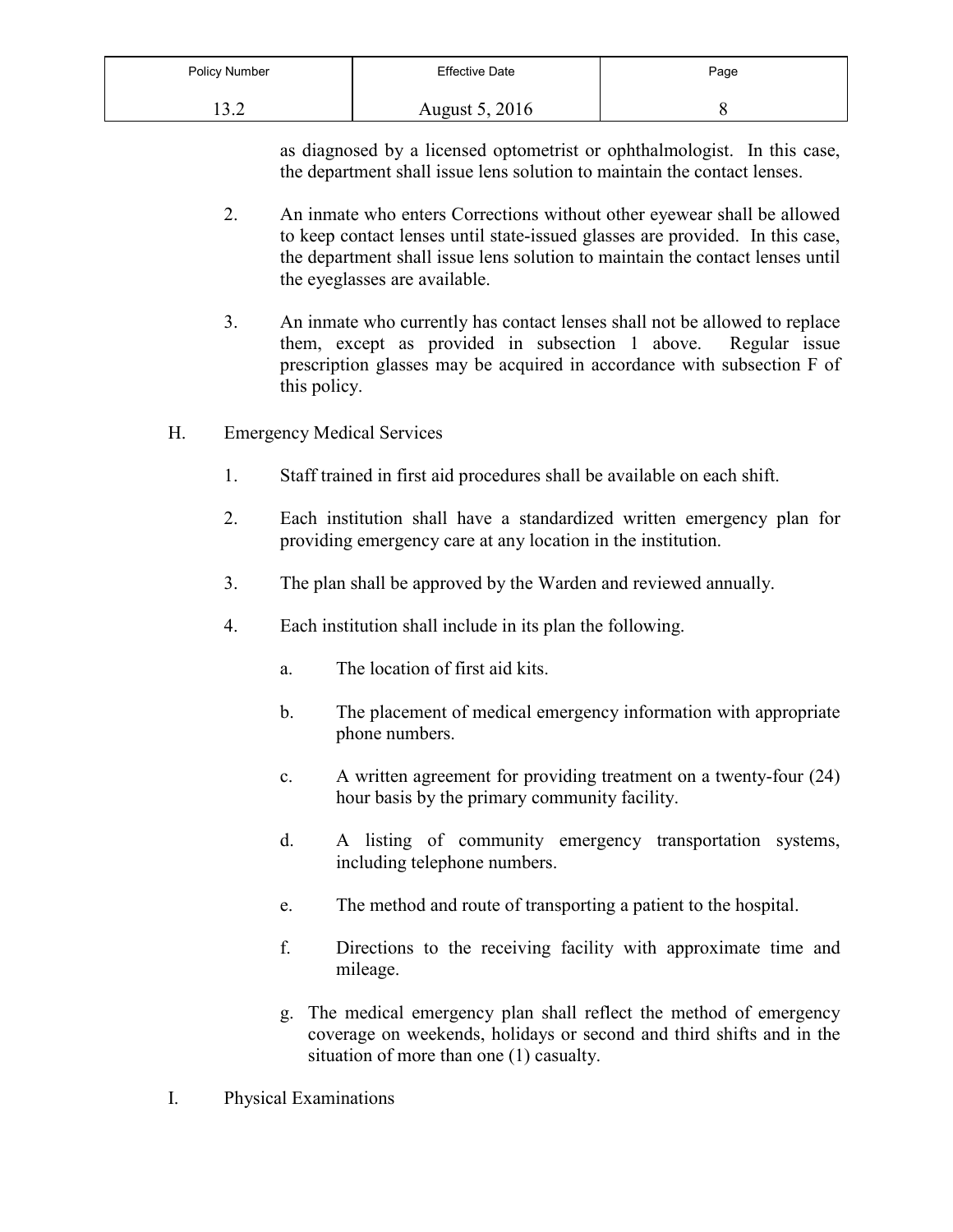| Policy Number      | <b>Effective Date</b> | Page |
|--------------------|-----------------------|------|
| $\Omega$<br>⊥ J .∠ | August 5, 2016        |      |

- 1. An inmate shall have a physical examination at least every three (3) years until the age of fifty (50).
- 2. An inmate enrolled in a chronic care clinic shall have a physical examination every year.
- 3. An inmate over the age of fifty (50) shall have a physical exam every year.
- 4. The physical examination shall be documented in the medical record and shall include the date performed and the signature of the provider conducting the examination.
- 5. A physical examination occurring during an inpatient hospitalization shall satisfy the requirement of this policy. However, the DOC primary care provider shall document that the physical examination findings have been reviewed. This documentation shall include the date of review and the signature of the reviewing provider.
- J. Cosmetic and Elective Services and Procedures
	- 1. In maintaining the health of an inmate, Corrections shall ensure that equitable services are available and needs are met in a reasonable and responsible manner.
	- 2. A cosmetic or elective procedure requires the use of resources that may best be utilized in providing essential care to maintain basic health. A cosmetic surgery or procedure shall not be undertaken while the inmate remains in Corrections' custody.
	- 3. To convey this emphasis to a community practitioner, a consultation request shall be clearly tagged "Corrections shall not pay for cosmetic or elective procedures" and it shall be clear which relevant procedures Corrections considers cosmetic or elective for which payment shall not be made.
- K. Over-The-Counter Items

Each institution shall maintain in the medical area a list of over-the-counter items available in the canteen or through an institutionally approved source that may be used for a cosmetic or hygiene problem.

1. This list may be increased by the primary care provider, in consultation with the warden or his designee, based on population needs but shall include topical preparations for acne, lotion for dry skin, a denture cleaner and an anti-fungal powder or cream.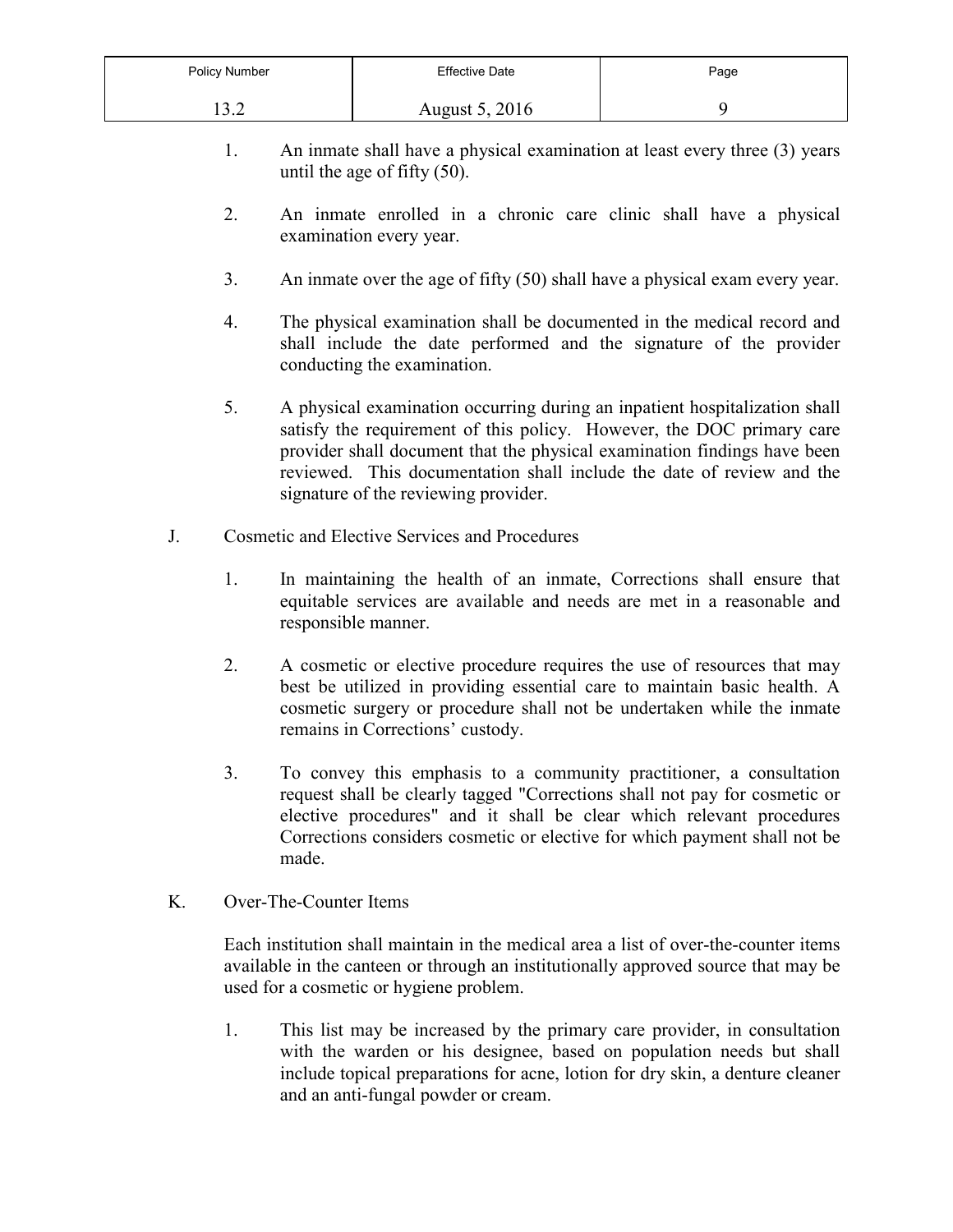| Policy Number    | <b>Effective Date</b> | Page |
|------------------|-----------------------|------|
| $\Omega$<br>1J.4 | August 5, 2016        | 10   |

- 2. An inmate shall be directed to this source for a purchase for a problem that has a hygienic basis, is used to improve appearance, or to treat a minor health problem.
- L. Elective Services
	- 1. Elective services shall include a treatment or surgical procedure not requiring immediate attention and, therefore, planned for the inmate's convenience.
	- 2. Any condition present prior to incarceration and those acquired during incarceration within this category shall be monitored by the primary care provider according to an individualized plan.
	- 3. So long as the institution maintains the basic health of an inmate, corrective therapy shall not be undertaken if not in conflict with section  $II(C)(2)(b)$  of this policy.
- M. In-patient and Outpatient Services

Corrections shall provide the most appropriate medical aids and level of service that may safely be provided. For a hospital stay, this means that acute care as an in-patient shall be necessary due to the kind of service the inmate is receiving or the severity of the inmate's condition, and that safe and adequate care cannot be received as an outpatient or in a less acute care medical setting.

N. Organ Transplants

Organ transplants are extraordinary medical procedures and shall be reviewed and approved by the Medical Director prior to being provided to an inmate through the Department of Corrections.

- 1. A request for an organ transplant shall be forwarded to the Medical Director, along with full documentation of the inmate's case, including complete medical diagnosis and prognosis, current sentence status, viability of options for early release or furlough of the inmate, and any other factor, including payment of costs that may affect the Medical Director's decision. Costs associated with an organ transplant shall be addressed, including available community resources and the inmate's ability to pay.
- 2. If the Medical Director confirms the inmate is a suitable candidate for an organ transplant that is needed to preserve the inmate's life or to prevent irreparable harm, he may request the Parole Board to consider an early release pursuant to 501 KAR 1:030. Any approval for an organ transplant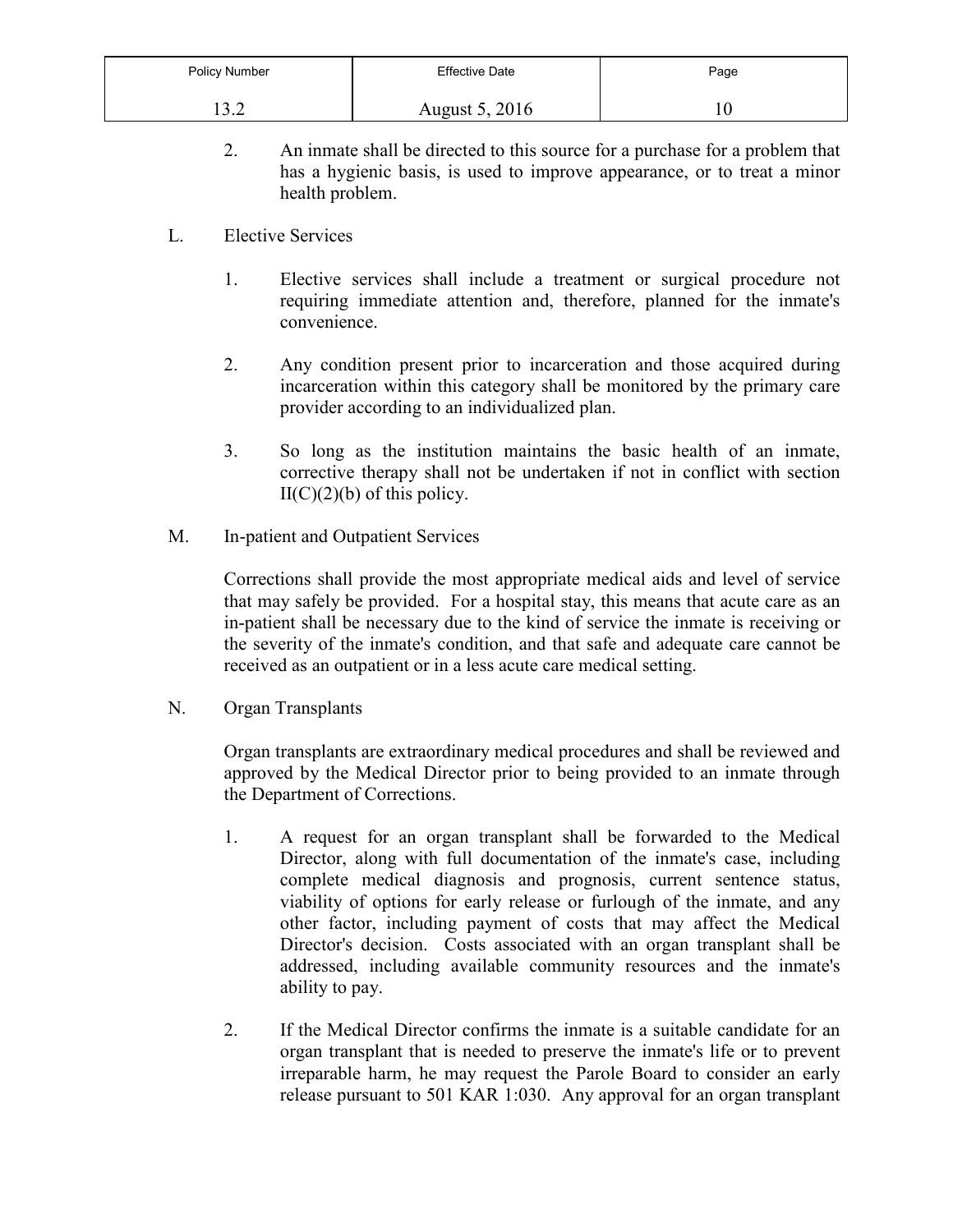| Policy Number | <b>Effective Date</b> | Page |
|---------------|-----------------------|------|
| $\sim$ $\sim$ | <b>August 5, 2016</b> |      |

to be provided by Corrections shall be fully documented in writing by the Medical Director.

- 3. The Medical Director shall review the inmate's medical history to include his behavior, adherence to medical advice and living habits for the purpose of determining whether the inmate is deemed an appropriate candidate for a transplant.
- O. Medical Recommendation for Early Parole Consideration

Corrections may recommend to the Parole Board that an inmate be reviewed for early parole consideration for medical reasons in accordance with KRS 439.3405.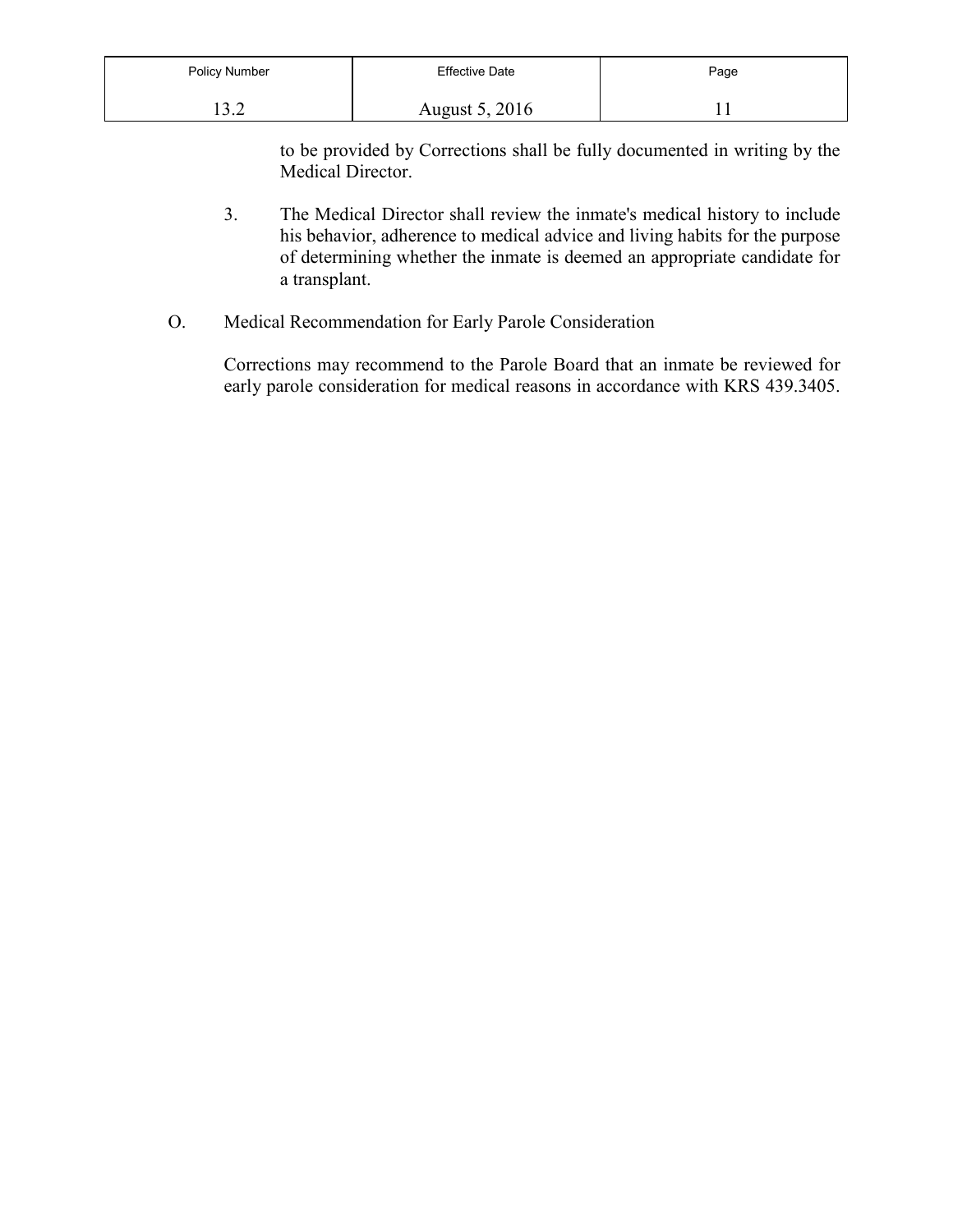## DEPARTMENT OF CORRECTIONS

# Receiving Screening Form

| <b>INMATE</b>    |                                                                                                                                                       |                       |             |                |
|------------------|-------------------------------------------------------------------------------------------------------------------------------------------------------|-----------------------|-------------|----------------|
| <b>NAME</b>      |                                                                                                                                                       | <b>DATE</b>           | <b>TIME</b> |                |
|                  | INMATE NUMBER                                                                                                                                         |                       |             |                |
|                  |                                                                                                                                                       | <b>VISUAL OPINION</b> |             |                |
| $\mathbf{1}$     | Is the inmate conscious?                                                                                                                              |                       | Yes         | No             |
| 2.               | Does the new inmate have obvious pain or bleeding<br>or other symptoms suggesting need for emergency<br>service?                                      |                       | Yes         | N <sub>o</sub> |
| 3.               | Are there visible signs of trauma or illness<br>requiring immediate emergency or doctor's care?                                                       |                       | Yes         | No             |
| $\overline{4}$ . | Is there obvious fever, swollen lymph nodes,<br>jaundice, or other evidence of infection that<br>might spread throughout the institution?             |                       | Yes         | N <sub>o</sub> |
| 5.               | Is the skin in poor condition or show signs of<br>vermin, rashes?                                                                                     |                       | Yes         | N <sub>o</sub> |
| 6.               | Does the inmate appear to be under the influence<br>of alcohol?                                                                                       |                       | Yes         | N <sub>o</sub> |
| 7.               | Does the inmate appear to be under the influence<br>of any drug?                                                                                      |                       | Yes         | No             |
| 8.               | Are there any visible signs of alcohol or drug<br>withdrawal symptoms? (Extreme perspiration, shakes,<br>nausea, pinpoint pupils, cramping, vomiting) |                       | Yes         | No             |
| 9.               | Does the inmate's behavior suggest the risk of<br>suicide?                                                                                            |                       | Yes         | N <sub>o</sub> |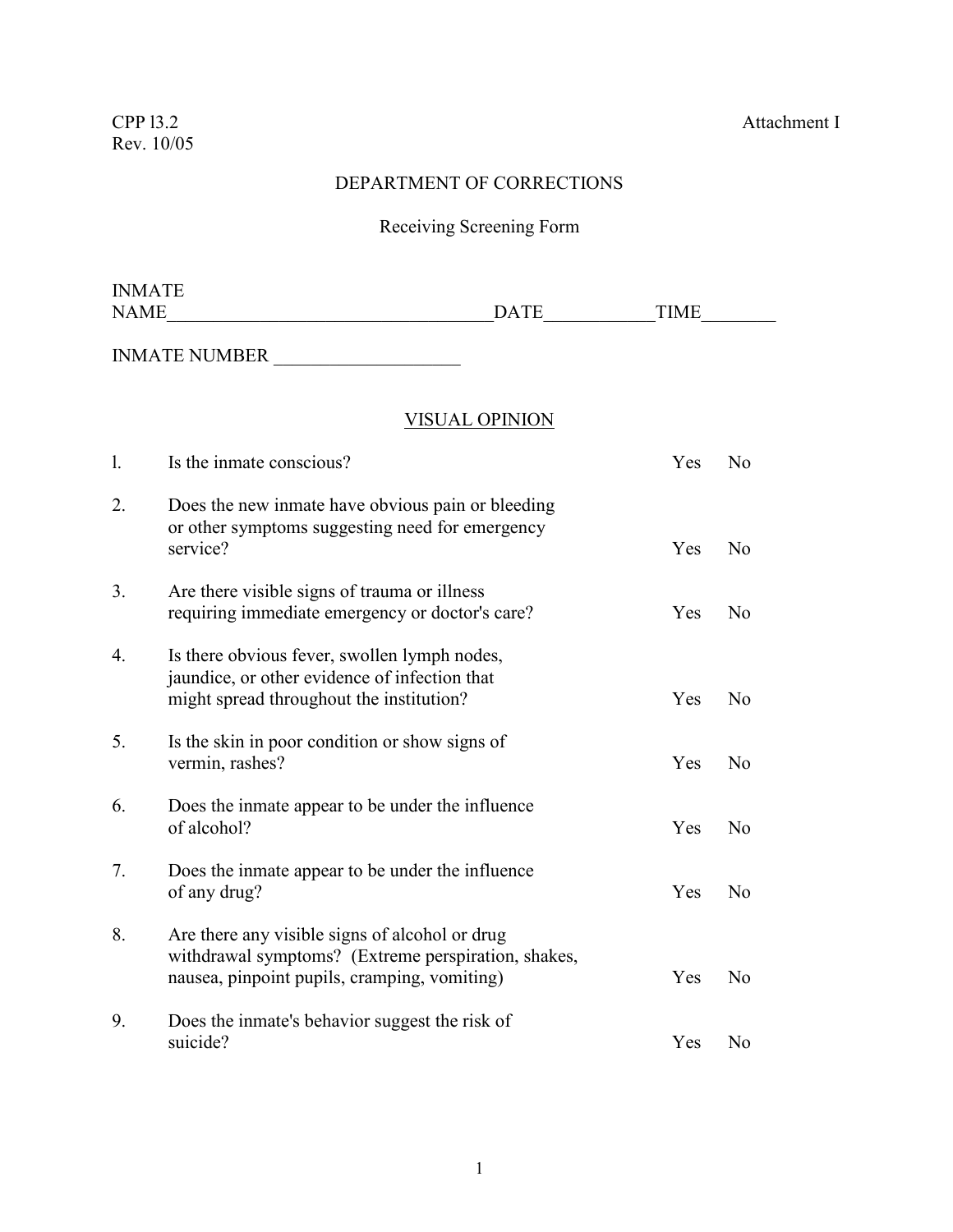| 10. | Does the inmate's behavior suggest the risk of<br>assault to staff or other inmates?         | Yes.       | No. |  |  |  |  |
|-----|----------------------------------------------------------------------------------------------|------------|-----|--|--|--|--|
| 11. | Is the inmate carrying or claims to carry medication<br>that requires constant availability? | <b>Yes</b> | No. |  |  |  |  |
| 12. | Are there any obvious physical handicaps?                                                    | <b>Yes</b> | No. |  |  |  |  |
|     | IF ANSWERED YES TO ANY QUESTIONS FROM 2-12, PLEASE<br>SPECIFY WHY IN COMMENT SECTION BELOW.  |            |     |  |  |  |  |
|     | <b>STAFF INMATE QUESTIONNAIRE</b>                                                            |            |     |  |  |  |  |
| 13. | Are you presently taking medication for diabetes,                                            |            |     |  |  |  |  |

|     | heart disease, seizures, arthritis, asthma,<br>ulcers, high blood pressure, or psychiatric<br>disorder? Circle condition. | Yes | N <sub>0</sub> | No Response |
|-----|---------------------------------------------------------------------------------------------------------------------------|-----|----------------|-------------|
| 14. | Do you have a special diet prescribed by a<br>physician? Type                                                             | Yes | N <sub>0</sub> | No Response |
| 15. | Do you have history of venereal disease or<br>abnormal discharge?                                                         | Yes | N <sub>0</sub> | No Response |
| 16. | Have you recently been hospitalized or<br>recently seen a medical or psychiatric<br>doctor for any illness?               | Yes | N <sub>0</sub> | No Response |
| 17. | Are you allergic to any medication?                                                                                       | Yes | N <sub>o</sub> | No Response |
| 18. | Have you fainted recently or had a recent<br>head injury?                                                                 | Yes | N <sub>o</sub> | No Response |
| 19. | Do you have epilepsy?                                                                                                     | Yes | N <sub>0</sub> | No Response |
| 20. | Do you have a history of tuberculosis?                                                                                    | Yes | N <sub>0</sub> | No Response |
| 21. | Do you have diabetes?                                                                                                     | Yes | N <sub>0</sub> | No Response |
| 22. | Do you have hepatitis?                                                                                                    | Yes | N <sub>0</sub> | No Response |
| 23. | Do you have a painful dental condition?                                                                                   | Yes | N <sub>o</sub> | No Response |